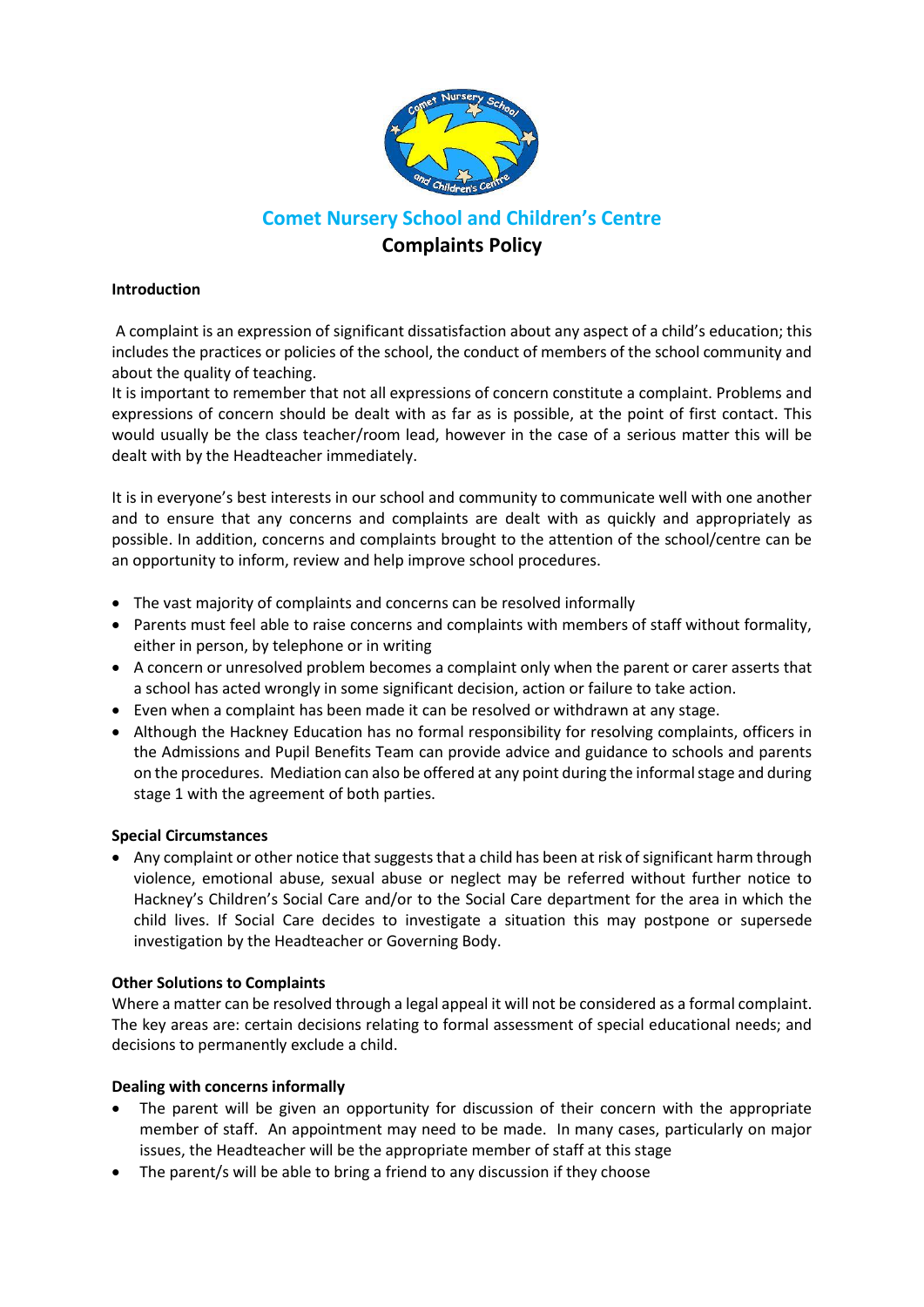- The member of staff dealing with the concern should make sure that the parent is clear what action (if any) or monitoring of the situation has been agreed
- This stage should be completed speedily and concluded in writing with appropriate detail
- Where no satisfactory solution has been found, the parent will be informed that s/he will need to consider whether to make a formal complaint in writing to the Headteacher. See complaint forms. (example attached)

## **The Stages of the Complaints Process**

## **Stage 1 (also known as the Informal Stage)**

The complainant raises and discusses their concerns/issues with the class teacher. Most concerns can be resolved satisfactorily at this stage. However, the staff member may feel it more appropriate to refer the complainant to the Headteacher who will try to resolve the concern informally.

# **Stage 2**

If the complainant remains unhappy, they should then contact the Headteacher either by arranging an appointment to see them or putting their concerns in writing. The Headteacher (or their nominated representative) will then investigate the concerns and respond within agreed timescales. An acknowledgement will be made of the concern/complaint within five school working days. The Headteacher will respond to the issues raised within 14 school working days of receiving the complaint. If it is not possible to meet these timescales, then the Headteacher will contact the complainant to discuss reviewing these.

If the concern or complaint is against the Headteacher, in the first instance the complainant will need to write in confidence to the chair of governors at the school (see contact details on our website). The chair of governors will seek to resolve the issue informally before, if necessary, moving to Stage 3.

## **Stage 3 (also known as the Formal Stage)**

If the Headteacher is unable to resolve the concern to the satisfaction of the complainant, the complainant may write to the chair of governors at the school. The chair of governors will acknowledge the complaint within five school working days and arrange a panel of governors to be formed to hear the complaint (within agreed timescales). These governors will have no previous involvement or knowledge of the case. The chair/clerk of the complaints panel will contact the complainant with the arrangements. Both parties may bring their representative with them.

Once the panel has been held the complainant and school will be informed of their decision within five school working days. If it is not possible to meet these timescales then the chair of the panel will contact both parties to discuss a mutually convenient date.

## **Stage 4**

If the complainant remains unsatisfied by the outcome of the governors' panel, they may contact the local authority, who will investigate if the school's complaints process has been carried out appropriately. However, the local authority cannot overturn a panel's decision.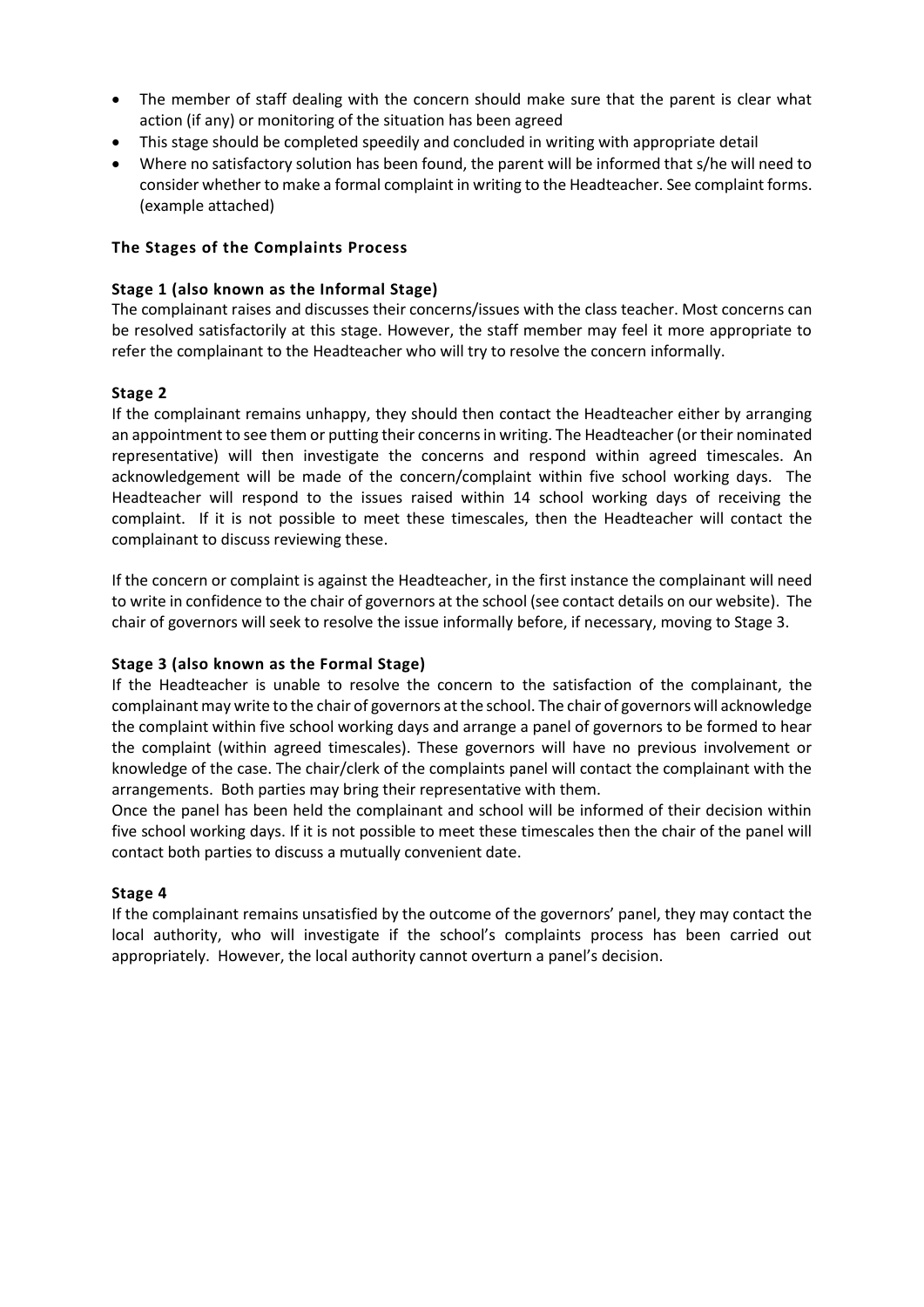#### **Monitoring**

It is the responsibility of the Governing Body to monitor the effective deployment of this policy. This responsibility has been delegated to the Learning and Development Committee. This policy will be reviewed on a three year basis.

| <b>Chair of Governors</b> |  |
|---------------------------|--|
|                           |  |
|                           |  |
| <b>Headteacher</b>        |  |
|                           |  |
|                           |  |

**Date for Review - Autumn 2020**

#### **APPENDIX A**

# **GUIDANCE NOTES FOR HEADTEACHERS AND GOVERNING BODIES DEALING WITH COMPLAINTS WHICH COULD RESULT IN DISCIPLINARY ACTION AGAINST A MEMBER OF STAFF.**

The complaints procedure is distinct from the formal disciplinary procedures for staff and this needs to be made clear to all concerned. There may, however, be occasions when a complaint against a member of staff launches the disciplinary framework and/or Child Protection Procedures. In such cases the complainant should be informed that the complaints procedure has been put on hold pending the outcome of the child protection procedure and/or the disciplinary framework. Such action will be subject to its own due process and its outcome cannot be guaranteed. Any other aspects of the complaint can, of course, be dealt with by the complaints procedure without waiting for the outcome of the child protection and/or disciplinary framework.

The complaints procedure cannot review the outcome of any other procedure and/or reinvestigate the matter. Complainants can, however, complain because the Headteacher and/or the Governing Body have failed to investigate a disciplinary issue or have not followed the correct procedures in investigating the matter. It may also be clear after any disciplinary procedures have been completed that particular responses to the complainant are required. For example, an apology or an explanation of the new policies to avoid a similar problem again.

If Headteachers/Governors have any doubts about which procedures to use they can seek advice from HLT Human Resources.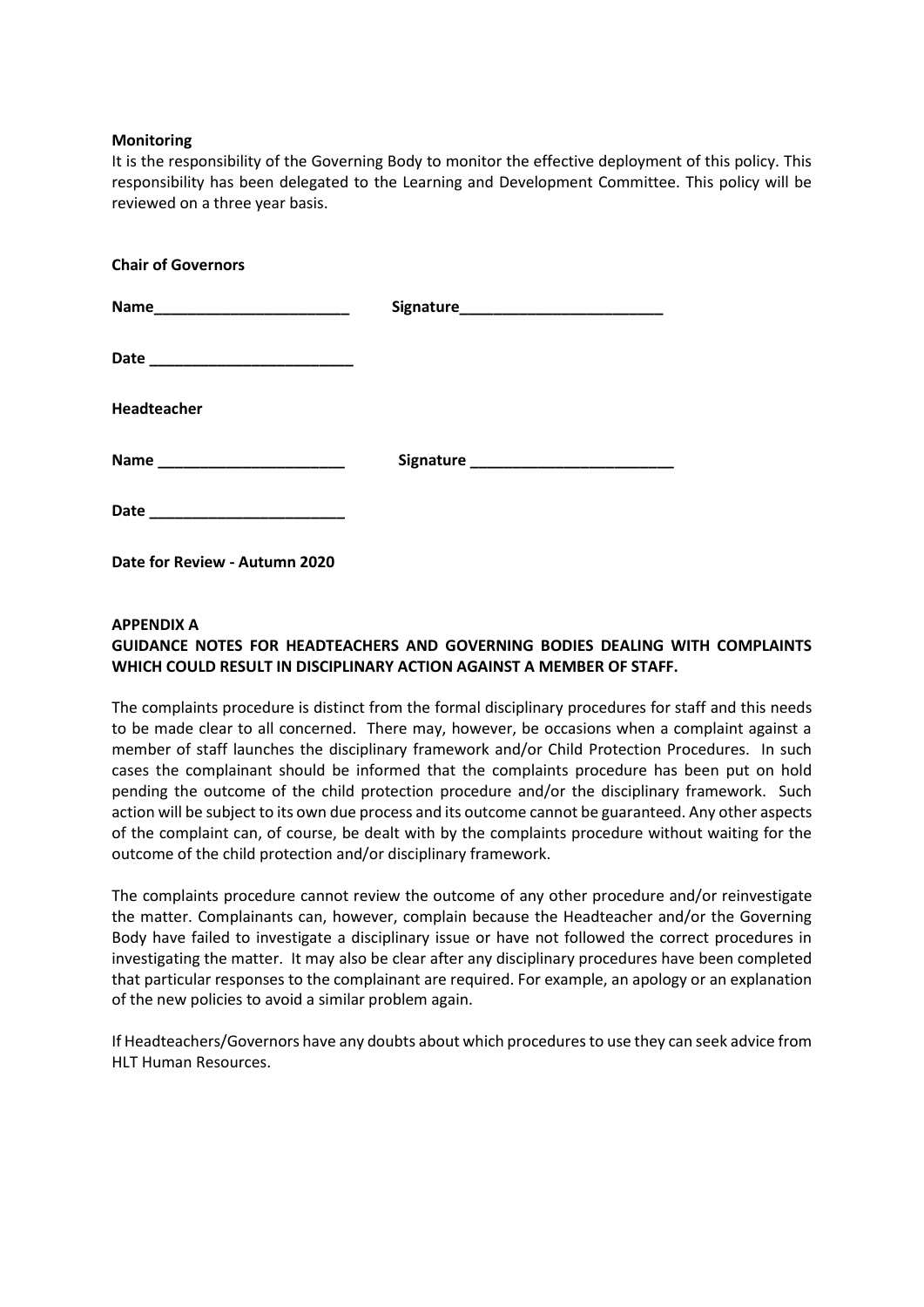#### **APPENDIX B**

**An example of a letter that the Chair of the Governing Body may wish to send to the complainant upon receipt of a complaint at Stage 2 for consideration by the Governing Body** 

Dear

#### **Complaint re:**

Thank you for your letter dated………… setting out the reasons why you are not satisfied with the Headteacher's response to your complaint about ……………

I write to let you know that I will be arranging for a Committee of Governors to consider your complaint in accordance with Stage 2 of the attached complaints procedure.

As explained in the Complaints Policy of the procedure, the Clerk/Chair of the Committee will let you know in writing how the Committee intends to consider your complaint.

#### **{or in the case of complaints against the Headteacher**

I have received your complaint against the Headteacher of ……………School.

I write to let you know that I have forwarded a copy of your complaint to the Headteacher with a request that s/he respond within 14 school days to the issues raised in the complaint.

A copy of the Headteacher's response will be sent to you as soon as possible.

If you are not satisfied with the Headteacher's response, I will arrange for a Committee of Governors to consider your complaint in accordance with Stage 2 of the attached complaints procedure.

As explained in the Complaints Policy of the procedure, the Clerk/Chair of the Committee will let you know in writing how the Committee intends to consider your complaint**}**.

Yours sincerely

Chair of the Governing Body

Cc The Headteacher The Clerk to the Governing Body Enc. Complaints Procedure